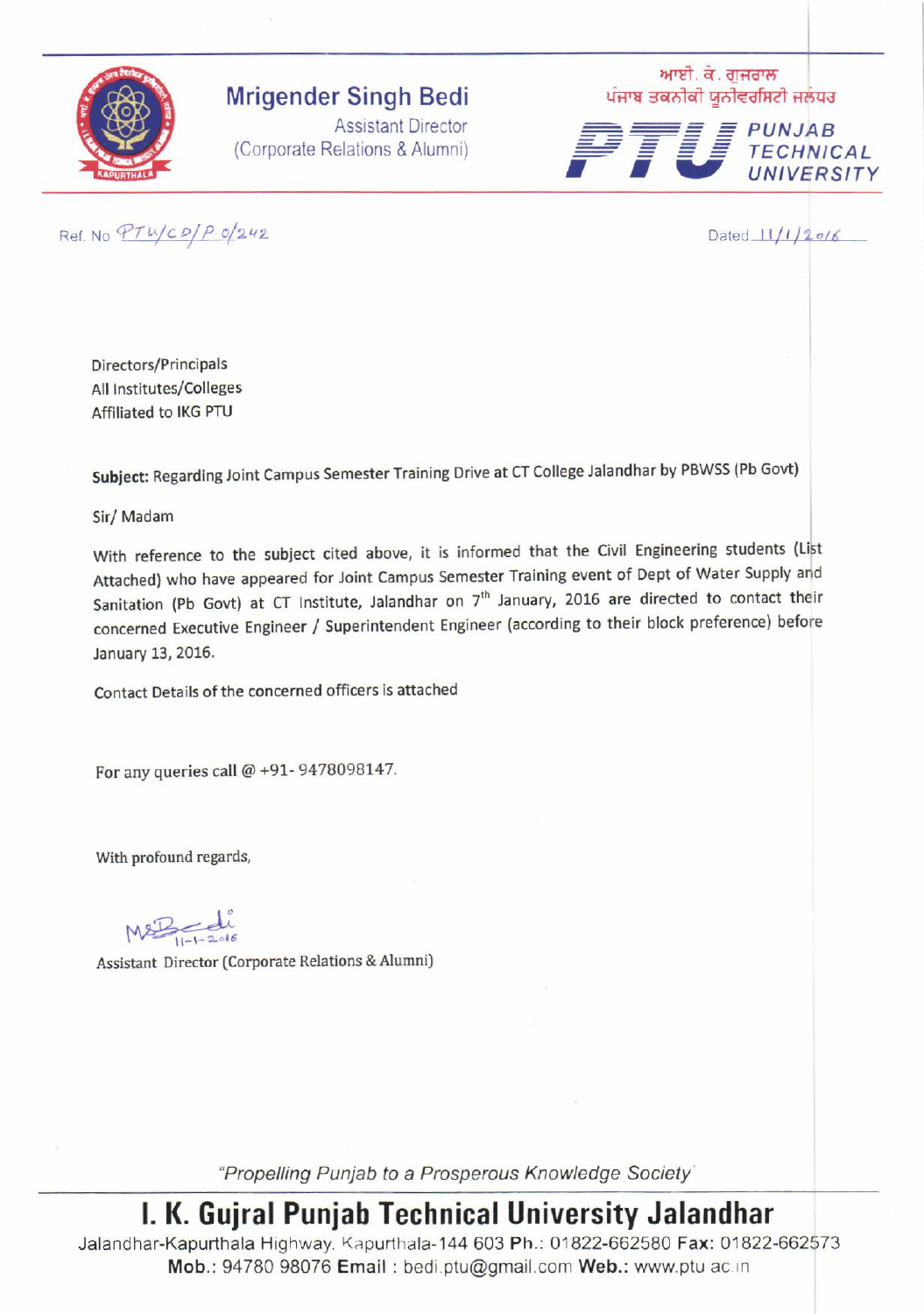## Joint Campus Semester Training Drive by Water Supply & Sanitation on Jan 07, 2016

| Sr. No         | <b>Name</b>             | Institute           | <b>Block/District</b> |  |
|----------------|-------------------------|---------------------|-----------------------|--|
| $\overline{1}$ | Tushar Bhardwaj         | LPU                 | Jalanhdar             |  |
| $\overline{2}$ | Kajal Kakkar            | LPU                 | Jalanhdar             |  |
| 3              | Gauray Rana             | LPU                 | Jalanhdar             |  |
| 4              | Himanshu Sharma         | LPU                 | Jalanhdar             |  |
| 5              | Jaskinder Singh         | LPU                 | Jalandhar             |  |
| 6              | Shabnam                 | <b>S.B.B.SI.E.T</b> | Jalandhar/ Suranussi  |  |
| $\overline{7}$ | Paritosh Sharma         | L.P.U               | Jalandhar/Model Town  |  |
| 8              | <b>Abhishek Kumar</b>   | L.P.U               | Jalandhar             |  |
| 9              | Karanvir Singh          | L.P.U               | Jalandhar             |  |
| 10             | Dennis                  | L.P.U               | Jalandhar             |  |
| 11             | <b>Inderpreet Singh</b> | L.P.U               | Jalandhar             |  |
| 12             | Satvinder               | L.P.U               | Jalandhar             |  |
| 13             | Imran Rasheed           | DAVIET , Jalandhar  | jalandhar city        |  |
| 14             | Sagar Bindra            | DAVIET , Jalandhar  | jalandhar city        |  |
| 15             | <b>Dilpreet Singh</b>   | LPU                 | Jalandhar             |  |
| 16             | Vaibhav Ojha            | LPU                 | Jalandhar             |  |
| 17             | Jatinder Singh          | LPU                 | Jalandhar             |  |
| 18             | Ankit Mishra            | LPU                 |                       |  |
| 19             | <b>Yatin Sharma</b>     | LPU                 | Jalandhar             |  |
| 20             | <b>Nishant Garg</b>     | LPU                 | Jalandhar             |  |
| 21             | Randeep Pal Singh       | LPU                 | Jalandhar             |  |
| 22             | Manny                   | LPU                 | Jalandhar             |  |
| 23             | Manoj Verma             | LPU                 | Jalandhar             |  |
| 24             | Himanshu Aggarwal       | LPU                 | Jalandhar             |  |
| 25             | Manik Singh Gularia     | LPU                 | Jalandhar             |  |
| 26             | Sahil                   | LPU                 | Jalandhar             |  |
| 27             | Manish Tiwari           | LPU                 | Jalandhar             |  |
| 28             | Jatin Malhotra          | L.P.U               | Jalandhar             |  |
| 29             | chandan Kumar           |                     | Jalandhar             |  |
| 30             | Pardeep Ghay            | CGC (Gharuan)       | Jalandhar             |  |
| 31             | Varinder Kumar          | RBIENT              | Hoshiarpur            |  |
| 32             | Manjeet Kumar           | <b>GNIEM</b>        | Hoshiarpur            |  |
| 33             | Jasbir Singh            | <b>GNIEM</b>        | Hoshiarpur            |  |
|                |                         | <b>GNIEM</b>        | Hoshiarpur            |  |

-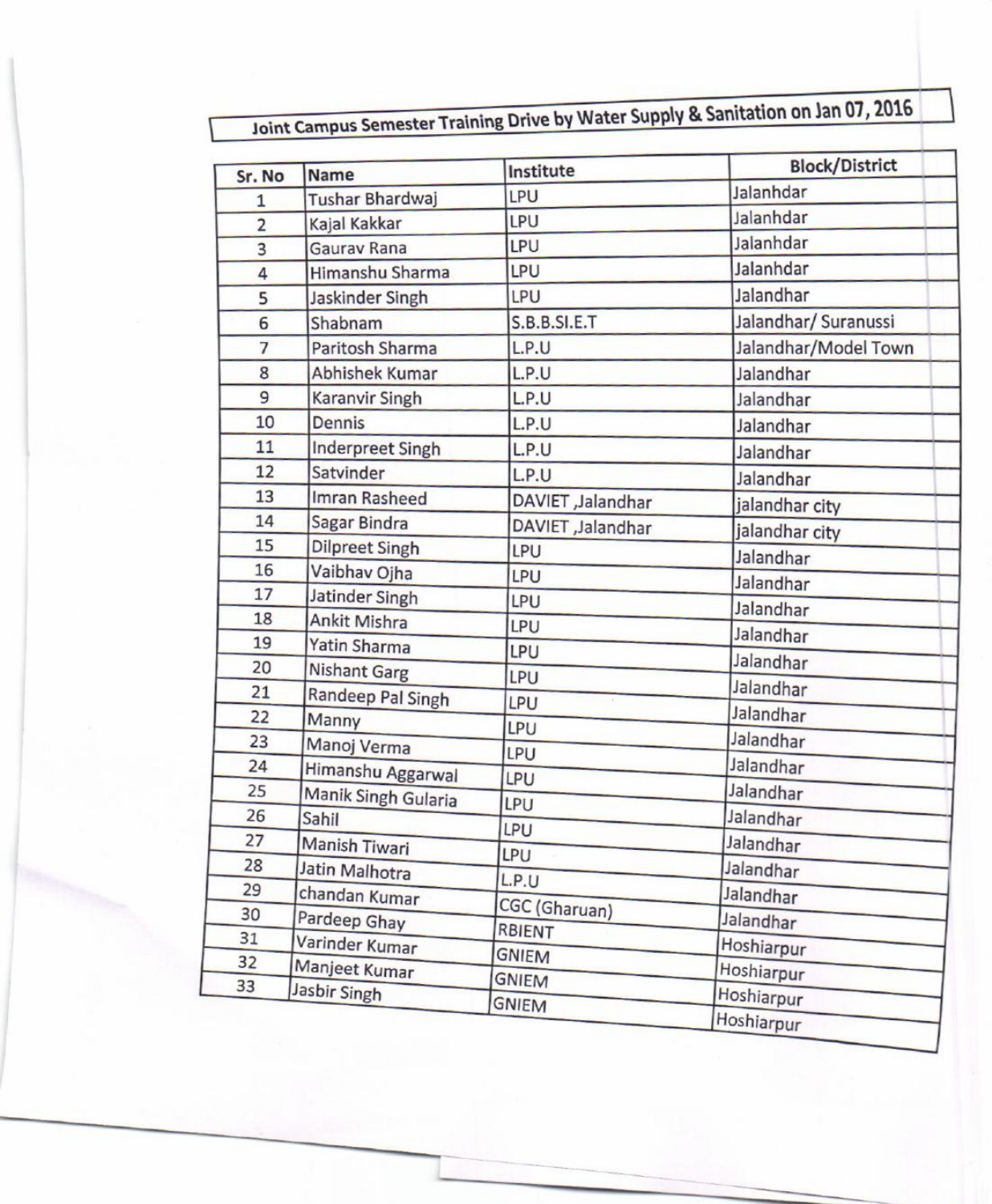| 34 | <b>Gurpreet Singh</b>  | L.P.U                          | Hoshiarpur/Dasuya              |  |
|----|------------------------|--------------------------------|--------------------------------|--|
| 35 | <b>Jaspreet Singh</b>  | <b>RBIENT</b>                  | Hoshairpur/Dasuya              |  |
| 36 | harjit Singh           | sri sai, phathankot            | mukerian/hoshiarpur            |  |
| 37 | Kamal Kishore          | DAVIET , Jalandhar             | mukerian/hoshiarpur            |  |
| 38 | Jatinder Pal singh     | sri sai, phathankot            | mukerian/hoshiarpur            |  |
| 39 | Varidner Kumar         | <b>GNIEM</b><br>Hoshiarpur     |                                |  |
| 40 | Rajvinder Kaur         | <b>GNIEM</b>                   | Hoshiarpur                     |  |
| 41 | Sahib Singh Namdhari   | LPU<br>Hoshiarpur(Tanda)       |                                |  |
| 42 | Manjeet Kumar          | <b>GINEM</b><br>Hoshiarpur     |                                |  |
| 43 | rohan Mahajan          | <b>ACET</b>                    | Amritsar                       |  |
| 44 | Rajat Dhawan           | <b>ACET</b><br><b>Amritsar</b> |                                |  |
| 45 | <b>Harpreet Singh</b>  | <b>ACET</b>                    | Amritsar                       |  |
| 46 | Naresh Kumar           | LPU                            |                                |  |
| 47 | <b>Tajinder Pal</b>    | LPU                            | Abohar                         |  |
| 48 | Amandeep Singh         | L.P.U                          | Fazilka                        |  |
| 49 | Sarbjot Singh          | L.P.U                          | Gurdaspur                      |  |
|    | Maninder Singh Bugret  |                                | Gurdaspur                      |  |
| 50 |                        | L.P.U                          |                                |  |
| 51 | Karan Sharma           | LPU                            | Ludhiana / BHATTIAN BET        |  |
| 52 | <b>Gurshil Singh</b>   | L.P.U                          | Karan                          |  |
| 53 | <b>Gurdeep Singh</b>   | L.P.U                          | Mansa                          |  |
| 54 | <b>Gurjant Singh</b>   | <b>IGCE</b>                    | Mansa                          |  |
| 55 | <b>Manmeet Singh</b>   | <b>IGCE</b>                    | Mohali                         |  |
| 56 | Navdeep Singh          | <b>CEC Landran</b>             | Mohali                         |  |
| 57 | <b>Bhupinder Saini</b> | <b>IGCE</b>                    | Mohali                         |  |
| 58 | Chetan Sharma          | <b>IGCE</b>                    | Mohali                         |  |
| 59 | Amit Chaudhary         | <b>GJGI</b>                    | Mohali                         |  |
| 60 | Gaganvir Singh         | <b>RIMT</b>                    | Mohali                         |  |
| 61 | Parminder Singh        |                                | Mohali                         |  |
| 62 | Ravinder Singh         | <b>IGCE</b>                    | Mohali                         |  |
| 63 | <b>Gurdeep Singh</b>   | <b>IGCE</b>                    | Mohali                         |  |
| 64 | Ravi Ral               | CEC, Landran                   | Mohali                         |  |
| 65 | Bhuwan Pathak          | CEC, Landran                   | Mohali                         |  |
| 66 | Prashant Kumar         | IGCE, Abhipur                  |                                |  |
| 67 | Dhruv Marh             | <b>IGCE, Abhipur</b>           | Mohali/Kharar Majari           |  |
| 68 | Harvinder singh        | G.J.G.I                        | Mohali/Kharar Majari<br>Mohali |  |
|    |                        | sri sai, phathankot            | pathankot/sujanar              |  |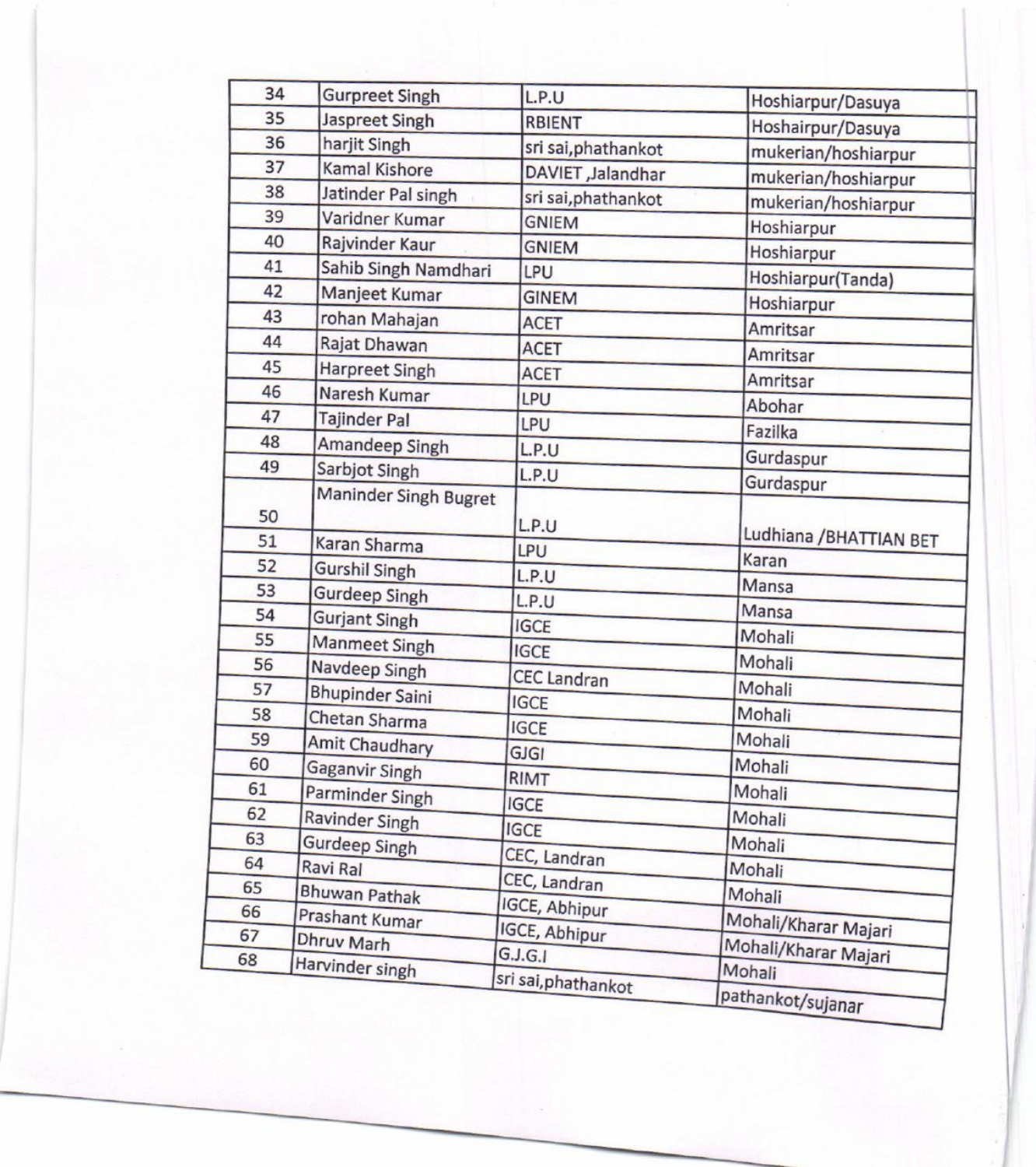| 69 | Arjun singh        | sri sai, phathankot            | pathankot/sujanar         |  |
|----|--------------------|--------------------------------|---------------------------|--|
| 70 | <b>Rohit Sohal</b> | <b>LPU</b>                     | Pathankot                 |  |
| 71 | Harvinder singh    | sri sai, phathankot            | pathankot/sujanar         |  |
| 72 | Arjun singh        | sri sai, phathankot            | pathankot/sujanar         |  |
| 73 | Saddam Hussain     | R.I.E.T, Phagwara              | Phagwara                  |  |
| 74 | Jatin verma        | LPU                            |                           |  |
| 75 | Mohit Kumar        | LPU                            | Sangrur<br><b>Talwara</b> |  |
| 76 | Shalini Minocha    | Aryan Group of Colleges        |                           |  |
| 77 | Minya Tufail       | Aryan Group of Colleges        | Zirakpur<br>Zirakpur      |  |
| 78 | Jobanpreet Singh   | LPU                            | Tanda                     |  |
| 79 | Shashaule ojha     | <b>CEC Landran</b>             |                           |  |
| 80 | <b>Atish Singh</b> | <b>CEC Landran</b>             |                           |  |
| 81 | Aqib Fayaz         | <b>Aryan Group of Colleges</b> |                           |  |
| 82 | Mudasir Mushtaq    | Aryan Group of Colleges        |                           |  |
| 83 | Qwaiz Ashraf       | Aryan Group of Colleges        |                           |  |
| 84 | Sadiya             | Aryan Group of Colleges        |                           |  |
| 85 | shilpy             | LPU                            |                           |  |
| 86 | Ashish Kumar       |                                | jalandhar                 |  |
|    |                    | Amritsar college of engg.      | Amritsar, Batala,         |  |

an.